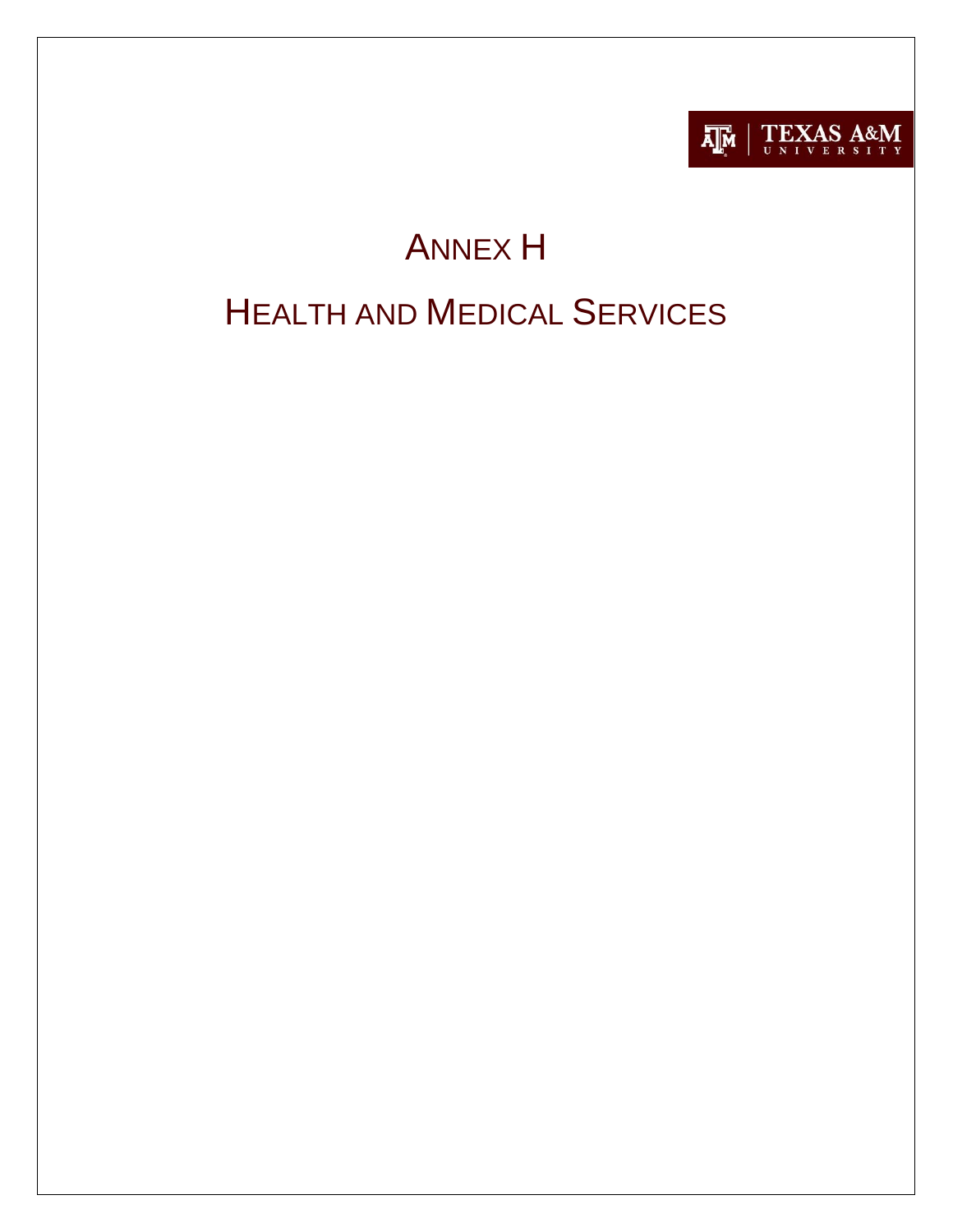## <span id="page-1-0"></span>**PROMULGATION STATEMENT**

Annex H: Health and Medical Services, and contents within, is a guide to how the University conducts a response specific to an infectious disease or food borne illness incident. The Annex is written in support of the Texas A&M University (TAMU) Emergency Operations Plan (EOP) and shall be considered an interactive support document to the EOP.

## <span id="page-1-1"></span>**APPROVAL AND IMPLEMENTATION**

The University's Assistant Vice President for Safety and Security shall be responsible for annex oversight and coordination with applicable stakeholders. The annex is flexible in that part of the plan, or the entire plan, may be activated based on the specific emergency and decision by University executive management.

This Annex and its supporting contents, are hereby approved, supersedes all previous editions, and effective immediately upon the signing of all signature authorities noted below.

Approved: \_\_\_\_\_\_\_\_\_\_\_\_\_\_\_\_\_\_\_\_\_\_\_\_\_\_\_\_\_\_\_\_\_\_\_ Date: \_\_\_\_\_\_\_\_\_\_\_\_\_\_\_\_\_\_\_\_\_

Christopher M. Meyer, Associate Vice President Office of Safety and Security Texas A&M University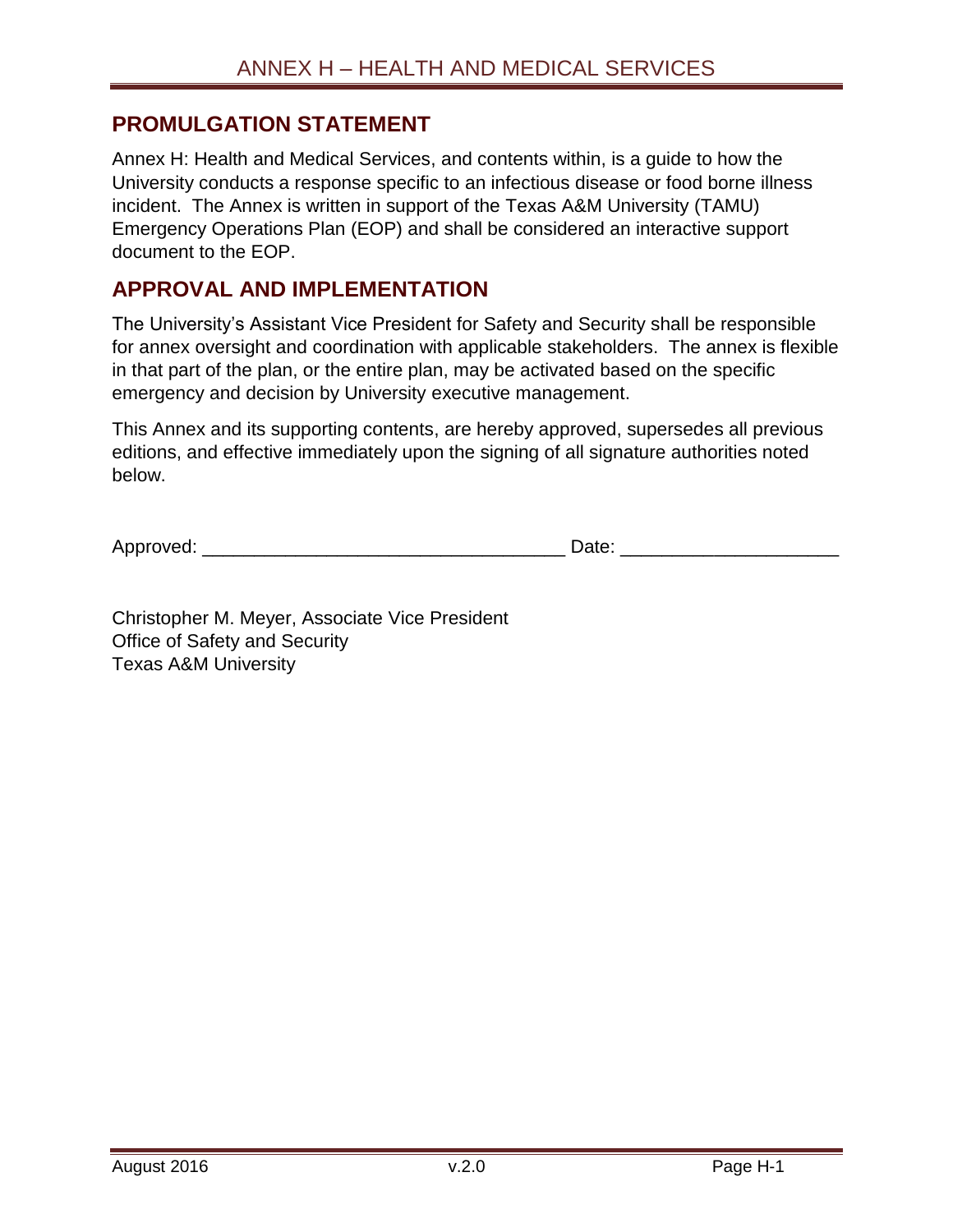# <span id="page-2-0"></span>**TABLE OF CONTENTS**

| Key Areas of Emergency Planning and Incident Management Pertaining to      |
|----------------------------------------------------------------------------|
| National Incident Management System (NIMS) and the Incident Command System |
|                                                                            |
| Resource Designation and Infectious Disease Advanced Readiness Levels 9    |
|                                                                            |
|                                                                            |
|                                                                            |
|                                                                            |
|                                                                            |
|                                                                            |
|                                                                            |
|                                                                            |
|                                                                            |
|                                                                            |
|                                                                            |
|                                                                            |
|                                                                            |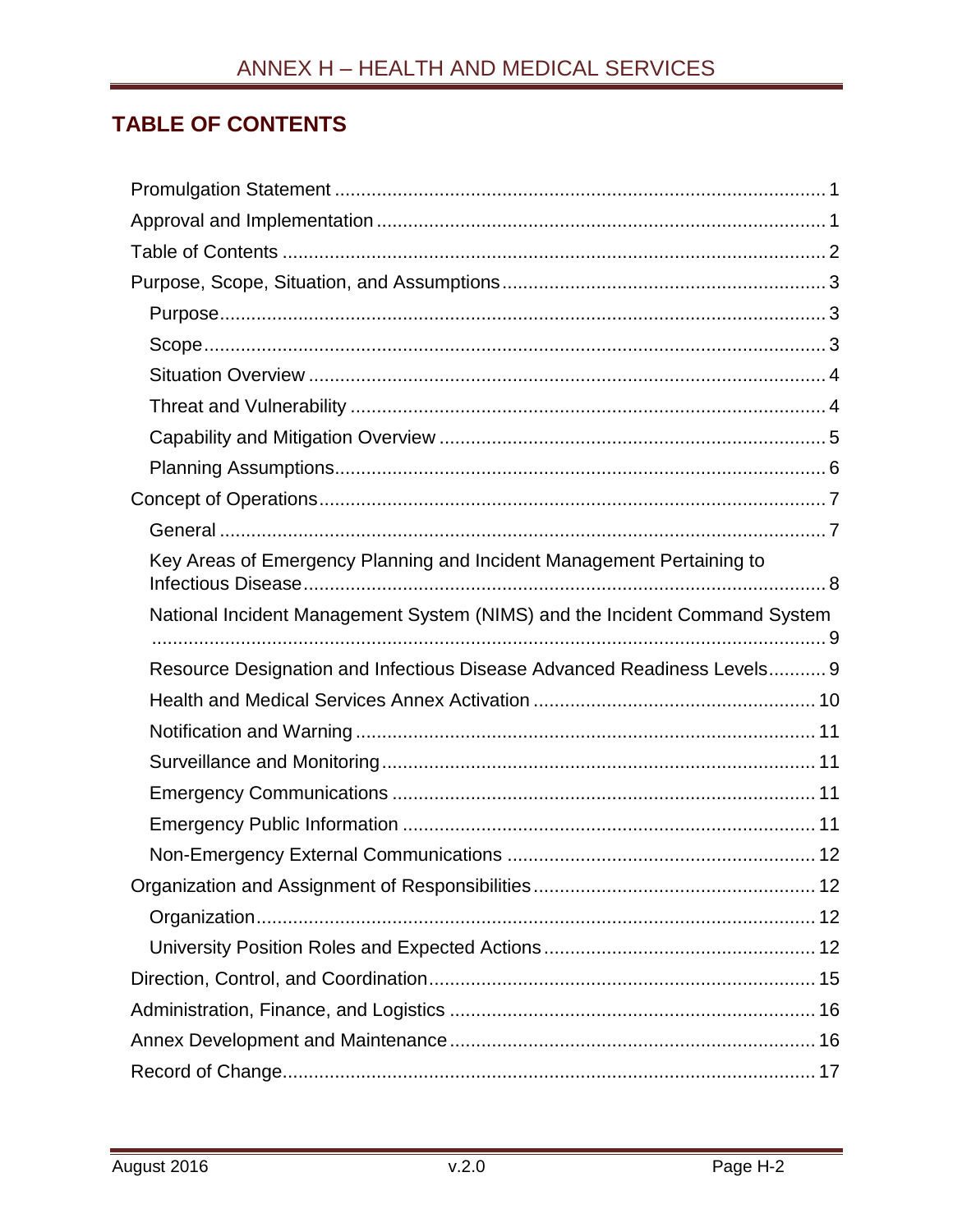# <span id="page-3-0"></span>**PURPOSE, SCOPE, SITUATION, AND ASSUMPTIONS**

## <span id="page-3-1"></span>Purpose

The purpose of the Texas A&M University Health and Medical Services Annex is to provide guidelines for an effective response to infectious diseases that will help ensure the health, safety, and well-being of the University community. This annex is intended to provide a strategy for identifying the resources needed and how those resources should be deployed, while establishing effective communication and response of all the relevant on campus and off campus entities to support a coordinated response.

This document is in support of the Brazos County Health Department's effort to plan for and respond to communicable disease outbreaks. Brazos County Health Department will be an important partner in the investigation, surveillance, and response to an outbreak associated with an infectious disease or food borne illness.

Additionally, these guidelines will:

- Provide guidance for emergency response operations and the utilization of all available TAMU and government resources for the protection of lives, property, and the continuance of university operations in the event of an outbreak.
- Outline the duties and responsibilities of TAMU departments.
- Represent the flexible timeline associated with an infectious disease or food borne illness outbreak, the response to an outbreak, through the resumption of normal operations.

#### <span id="page-3-2"></span>Scope

All contents within this annex apply to TAMU students, faculty, staff, and visitors, while knowing that major outbreaks occurring within the University campus, will most likely influence surrounding communities. The Infectious Disease Response Team (IDRT) is the University's responsible authority to direct the response and actions associated with an on campus disease outbreak and will serve as a liaison with the Brazos County Health Department and the Department of State Health Services. The IDRT will collaborate with the Assistant Vice President for Safety and Security for the University and if indicated by the incident, the Brazos County Health Department or CEOC Manager.

The IDRT will be led by the Associate Vice President for Safety & Security and may consist of, but is not limited to the following departments:

- Office of Safety and Security
- Division of Marketing and Communications
- University Police Department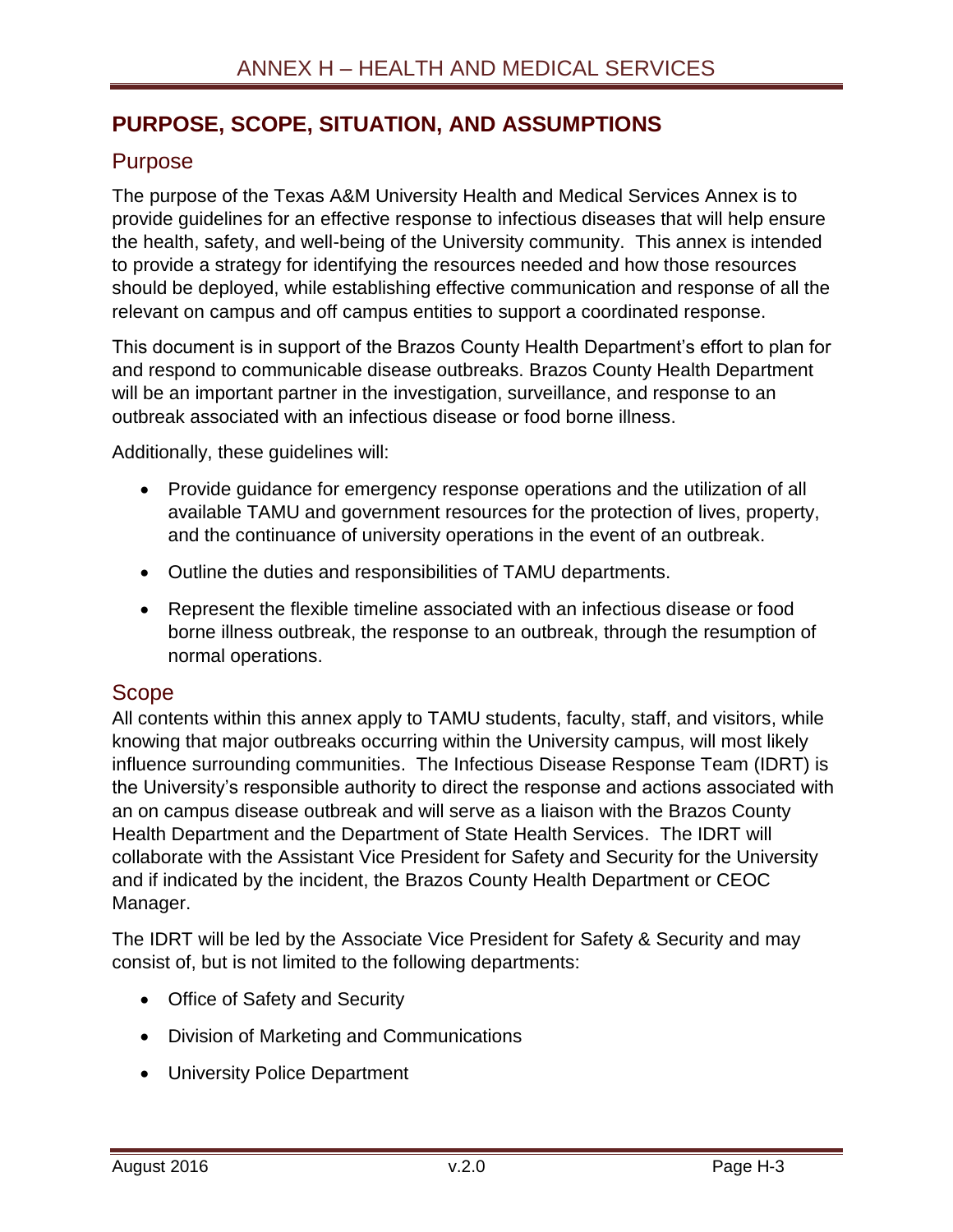- Student Health Services
- Environmental Health and Safety
- Facilities Services (SSC Service Solutions)
- Division of Human Resources and Organizational Effectiveness
- TAMU IT
- University Dining (Chartwells)
- Division of Student Affairs

#### <span id="page-4-0"></span>Situation Overview

An infectious disease is any medical illness that is caused by microscopic organisms or their toxins. Invading microorganisms include viruses, fungi, bacteria, and parasites. Sources for these organisms include the environment, animals, insects, and other mammals, including humans. Transmission usually occurs by:

- Inhalation
- Ingestion
- Direct contact, or by bites by a contaminated vector.

Many infectious diseases can cause outbreaks and epidemics. For this reason, identification, evaluation, and mitigation of infectious diseases are essential to protect public health. Infectious diseases can occur naturally, through human error (e.g. airborne or food borne illness), or through deliberate acts of bioterrorism.

## <span id="page-4-1"></span>Threat and Vulnerability

An infectious disease knows no boundaries; therefore, an outbreak associated with an infectious disease could present a serious risk on a college campus where there are a large number of students, faculty, and staff. In addition to the large concentration of individuals, University faculty members are engaged in research to study various biological agents, while other activities may present infectious disease threats such as food preparation and service, or athletics.

The University is at constant risk for exposure to infectious diseases. An infectious disease outbreak can range from involving a relatively small number of individuals in a limited area, mild disease with little morbidity and mortality, and simple epidemiological investigation to involving a large number of people over wide geographical area, severe disease with high mortality, and complicated epidemiology. Infectious disease outbreaks may differ from other types of emergencies because they can last for days to months, requiring ongoing local, state, and federal resources before resolution.

A unique feature of the wide variety of infectious agents that may affect a college environment is the different characteristics of the various diseases. For instance, there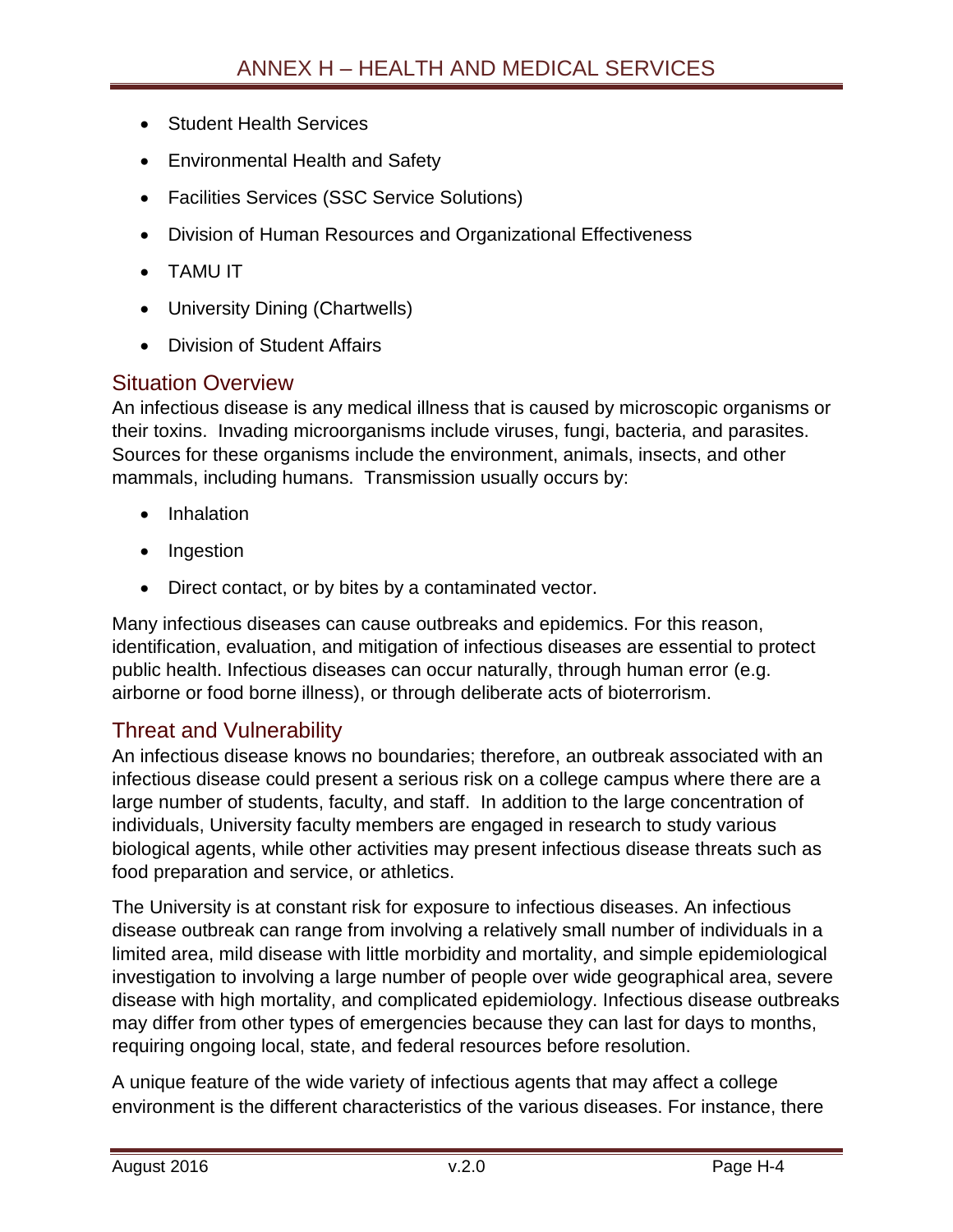can be abrupt onset of illness (e.g., 6-24 hours for norovirus) or delayed onset from exposure (e.g., 27 days for Hepatitis A). This variation in time from exposure to symptoms presents significant challenges in the management of the outbreak, surveillance for cases and intervention. Finally, unlike most emergencies that a university campus may face, many disease outbreak situations may require a long-term response and the allocation of substantial university resources that can stretch from days to months.

## <span id="page-5-0"></span>Capability and Mitigation Overview

In general, campus community environments provide challenges for the control of infectious diseases such as:

- A young adult population that may or may not have received immunizations for vaccine preventable diseases. In addition, waning immunity to previous vaccinations is an increasing problem for such diseases as mumps and pertussis.
- The close living quarters of dormitories may facilitate the spread of such diseases as seasonal influenza, pandemic influenza, and bacterial meningitis.
- Large food service operations such as cafeterias have the opportunity for outbreaks of food borne illnesses.
- Diverse student and faculty population from foreign countries where diseases not commonly found in the United States are endemic, such as tuberculosis.
- The university conducts research on diseases that are not commonly found, and may result with exposure to the researchers and staff.

All of these factors call for increased vigilance of infectious diseases in the University setting for prevention, rapid detection, and a coordinated control by university and public health officials.

The University collaborates and participates in various infectious disease prevention, protection, mitigation, preparedness, and response and recovery efforts with local and state health officials, hospitals, community, and regional support systems in the following methods:

- Committees, meetings and workgroups
- Training and exercise opportunities
- Strategic planning sessions
- Awareness and intervention marketing and media campaigns
- Health risk continuing education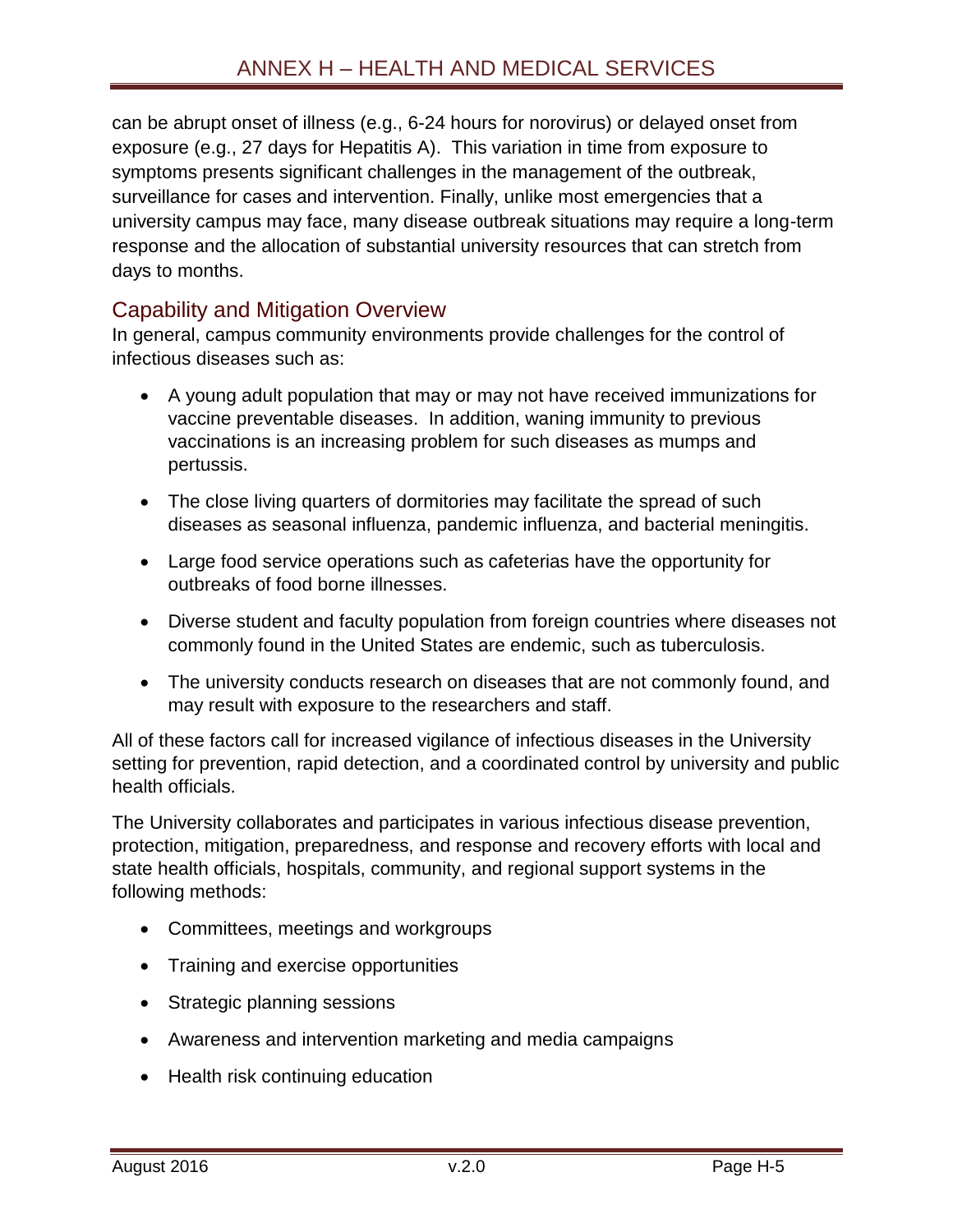## <span id="page-6-0"></span>Planning Assumptions

The University's response to an infectious disease is rapid and can be accelerated dependent upon whether the disease is communicable or life threatening. The university must contend with infectious disease outbreaks that threaten its students, faculty, staff, and/or visitors. Advanced planning for critical operations and coordinated response is essential to assuring an immediate and effective response to and recovery from an infectious disease outbreak. During such incidents, general guidelines, situations, and assumptions may apply, as enumerated in the Texas A&M University EOP (Section I: Purpose, Scope, Situation, and Assumptions). Assumptions specific to this annex are:

- Emergency response efforts such as standing up the CEOC, activating emergency support functions, etc., may not be appropriate or effective in dealing with an outbreak. A more appropriate response may be to bring together a small multi-disciplinary group of University officials with health and medical stakeholders to work together over time to resolve the outbreak.
- Most infectious disease emergencies follow some recognizable build-up period in which actions may be taken to achieve an appropriate state of readiness.
- Infectious disease outbreaks may be "asymmetrical" in that time of the outbreak may be days to weeks, even months with no clear-cut geographical boundaries.
- Response situations may be *"symmetrical"* in that they are limited by time and space. Time is defined in hours or days and space is usually confined to a specific geographic area.
- A communicable biological threat (man-made or natural) can occur in any season or any location, with or without advance notice.
- Most outbreaks will be dealt with under the Advanced Readiness Levels found in Section III of this annex, as outlined in the Concept of Operations.
- Biological threats may be introduced into the population, and spread via food, water, air, infected animals, infected insects, surfaces, or through person-toperson contact.
- A communicable disease from abroad or in the United States can be introduced to Texas and the Brazos Valley region through use of rapid transportation of people, commodities, and through mass food production.
- Non-pharmaceutical preventive measures may be required to limit the spread of a contagious biological agent including social distancing *(avoiding close contact and public gatherings)*, isolation, and universal precautions *(hand washing, gloves, respiratory protection around infected individuals).*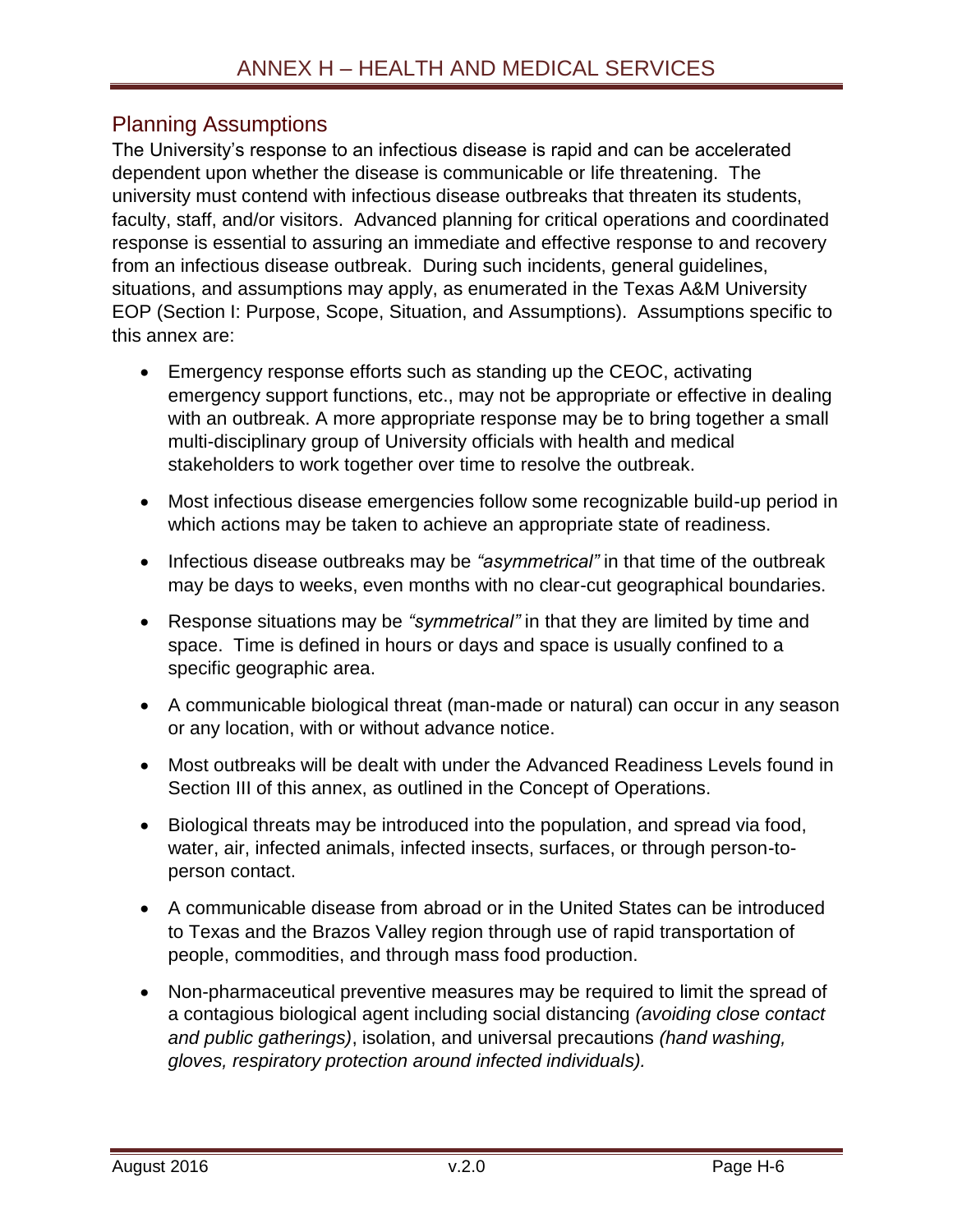- In cases of a notifiable infectious disease, it is critical to have surveillance systems in place to detect the disease, report the illness to proper public health authorities, and institute control and prevention strategies.
- For most outbreaks of infectious disease, the Brazos County Health Department will be designated as the lead agency in the investigation of an outbreak with support from the IDRT, Department of State Health Services (DSHS) Region 7, and DSHS Austin.
- The University will support in the investigation efforts with information, personnel, subject matter experts, and other resources as available and needed by the investigators.
- The IDRT may be activated as deemed necessary by the severity and duration of the outbreak.
- The University, in collaboration with local, state, and federal public health officials, will be responsible for the dissemination of accurate and timely information to the students, staff, and faculty. Effective communication will be critical in mitigating a major disease outbreak.
- It is possible that local and state jurisdictions, in addition to hospitals and urgent care facilities will become overwhelmed during a large prolonged outbreak, therefore support to ensure provision of all requested essential commodities and services to the University might be difficult.
- Depending upon the infectious agent, any age group within the population may be at risk, with some population groups being considered high risk.
- The Brazos County Department of Public Health may recommend various methods of isolation to the general community population.
- Quarantine may be an extreme measure available to the university for management of some outbreaks.
- Medication may not be available or effective to limit the impact of the disease. If medication is available, the supply may be limited due to country/global-wide impacts.
- When local pharmaceuticals and other medical supplies are limited, the Strategic National Stockpile (SNS) may be requested by the state.

# <span id="page-7-0"></span>**CONCEPT OF OPERATIONS**

## <span id="page-7-1"></span>**General**

Information located in this section is designed to give an overall picture of incident management relating to health, food borne and intentional exposures. It is the responsibility of the University to protect life and property from the effects of disasters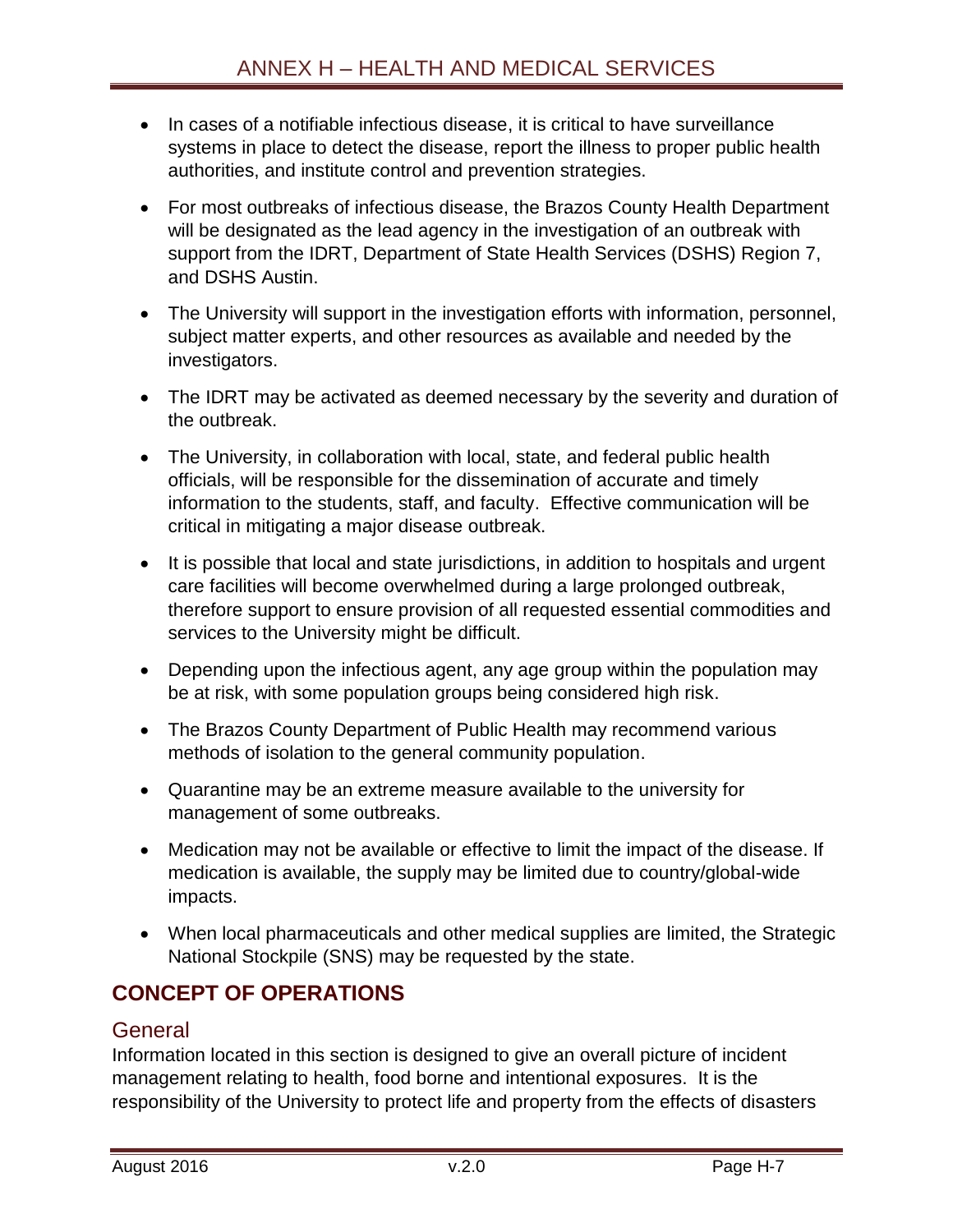within its own jurisdiction. TAMU has the primary responsibility for initial emergency management activities onsite. It will primarily clarify the purpose, and explain the University's overall approach to a health and medical services incident (i.e., what should happen, when, and at whose direction) to include the division of local, state, federal, and any intermediate inter-jurisdictional entities.

Top priorities for incident management relating to health, food borne and intentional exposures are to:

- Save lives and protect health and safety of students, faculty, staff, visitors, responders and recovery workers
- Collaborate and coordinate with local, state and federal stakeholders regarding a potential health or medical threat
- Protect and restore critical infrastructure and key resources
- Protect property and mitigate damages and impacts to individuals, the community and the environment
- Facilitate recovery of individuals
- Recover operations

## <span id="page-8-0"></span>Key Areas of Emergency Planning and Incident Management Pertaining to Infectious Disease

The Health and Medical Services Annex also employs key areas of emergency planning and incident management that include mitigation, preparedness, response and recovery, with detailed references found in Section II: Concept of Operations of the TAMU EOP. Key examples of medical actions pertaining to infectious disease, food borne illness or intentional exposures are noted as follows:

- **Mitigation**: Examples of activities that support mitigation include:
	- o Infectious Disease Clinics offer vaccine
	- o Preparedness Materials: Distribution of printed materials, such as "Wash Your Hands" and "Cover Your Cough" posters
	- o Website references and suggested videos
	- o Distribution of hand sanitizers
	- $\circ$  Literature distributed by the University and the Brazos County Health Department on communicable diseases
	- o Collaboration and coordination between law enforcement, public health and environmental officials
	- o Investigation and surveillance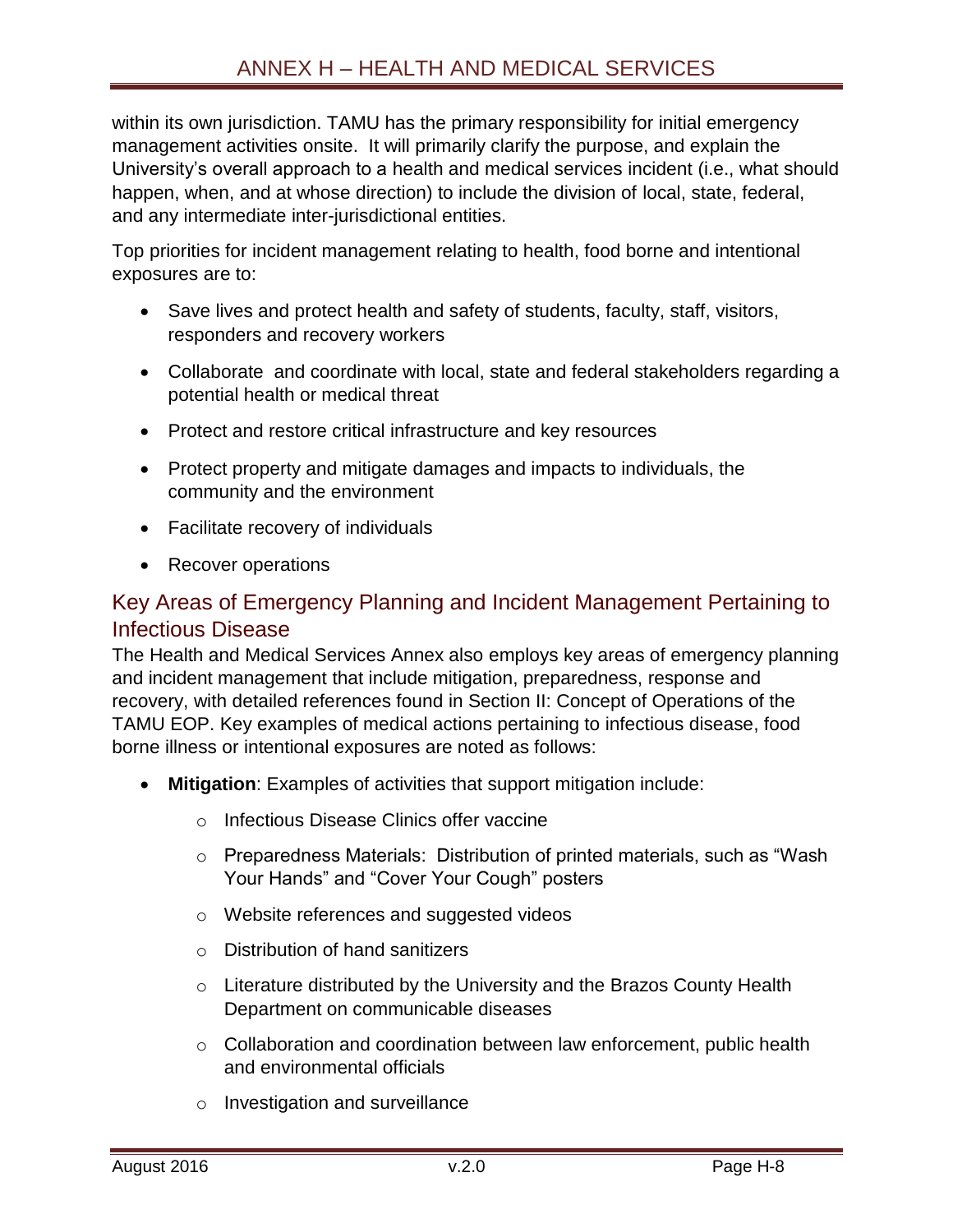- o Information sharing and early notification to and collaboration with appropriate agencies
- **Preparedness**: Examples of activities that support preparedness include:
	- o On-going training of the TAMU EOP.
	- $\circ$  Multi-jurisdictional exercises continue to be designed, executed, and analyzed on an on-going basis.
- **Response**: Examples of activities that support response include:
	- o Activation of the IDRT
	- o Early notification to and collaboration with appropriate local, regional, private sector, volunteer and state agencies
	- o Campus communications to include mass email, Code Maroon, listservs, etc, to students, faculty, staff and parents, as appropriate
	- o Prepare an Incident Action Plan (IAP), if applicable
	- o Activate Annex J: Institutional Continuity Plan of the TAMU EOP, if applicable
- **Recovery**: Examples of activities that support recovery include:
	- o Medical reporting and continuing epidemiological surveillance and investigation
	- o Analyze data collected during the response
	- o Hold debriefing session with response staff in preparation for the development of an After Action Report (AAR) and Improvement Plan (IP)
	- o Student Affairs Critical Incident Response Team (CIRT) team activities to support student and family needs during and after an outbreak

## <span id="page-9-0"></span>National Incident Management System (NIMS) and the Incident Command **System**

As outlined in the TAMU EOP, NIMS and the use of the Incident Command System (ICS) will be applied in accordance with the U.S. Department of Education (ED) guidance. More information on NIMS can be found in Attachment 1 NIMS Summary of the EOP.

## <span id="page-9-1"></span>Resource Designation and Infectious Disease Advanced Readiness Levels **Resource Designation Levels**

Information regarding the Resource Designations Levels can be found in Section II: Concept of Operations of the TAMU EOP.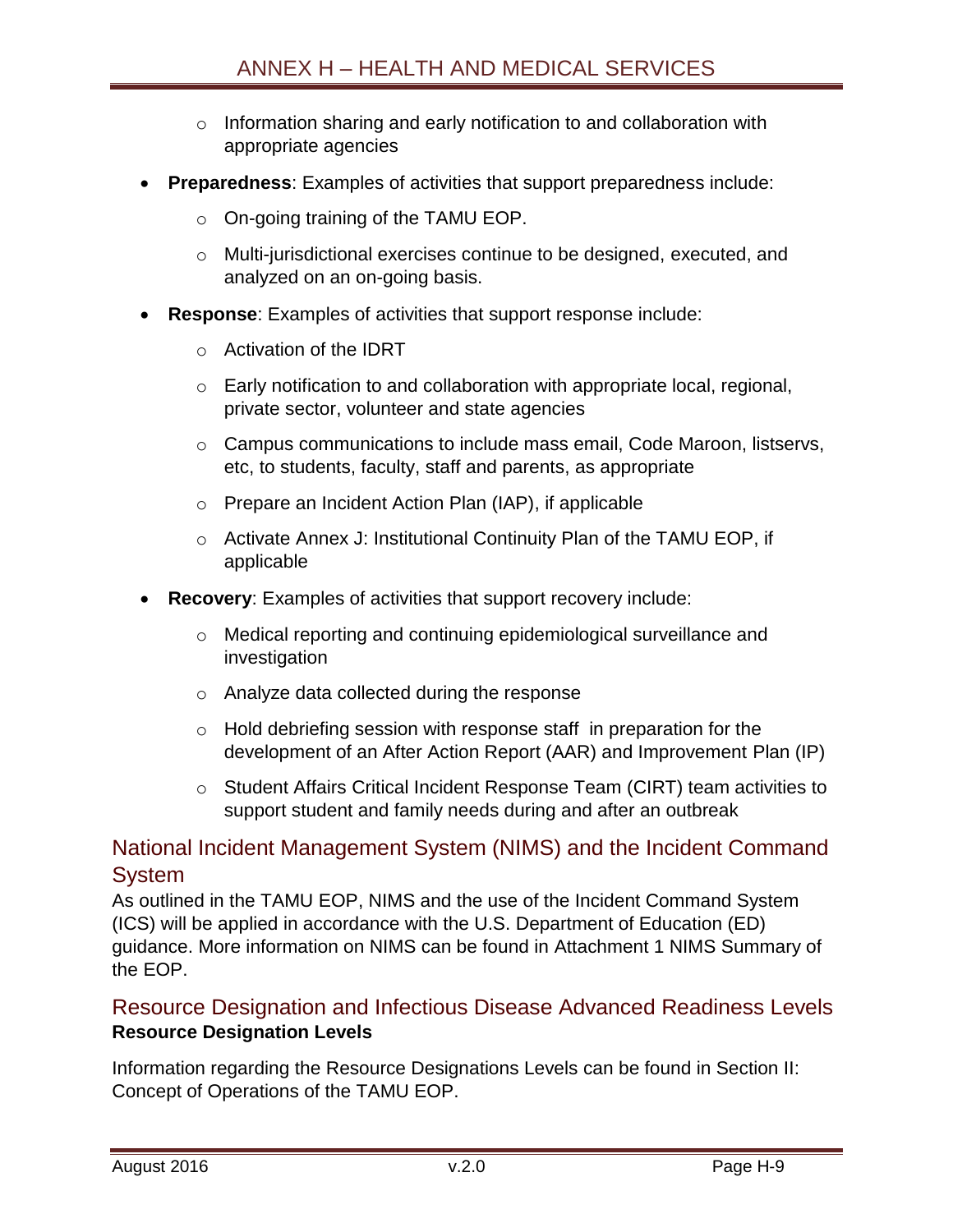#### **Advanced Readiness Levels**

These levels are a guide to increasing readiness to be used as a means of delineating the university alert posture during an infectious disease incident.

#### **Level 4 (Lowest Readiness Level)**

The term "Level 4" will be used to denote a situation that causes a higher degree of readiness than is normally present. Employees should review emergency plans and check supplies and equipment. "Level 4" actions will be triggered by the suspected case(s) of infectious disease.

#### **Level 3**

The term "Level 3" will be used to refer to a situation, which presents a greater potential threat than "Level 4," but poses no immediate threat to life and/or property. This level includes situations of multiple cases of probable or confirmed non-life threatening disease. "Level 3" actions could be generated with the international or national outbreak of infectious disease.

#### **Level 2**

The term "Level 2" will be used to *signify hazardous conditions in which there is the potential and probability of causing loss of life.* This Level will include confirmed cases and/or clusters of life threatening infectious disease in the State or an adjacent jurisdiction. This level may warrant activation of the Infectious Disease Response Team (IDRT) and designated CEOC personnel should be placed on standby. CEOC activation may be imminent.

#### **Level 1 (Highest Readiness Level)**

The term "Level 1" will be used to signify that hazardous conditions are imminent. This Level denotes multiple confirmed cases of a life threatening infectious disease or a widespread outbreak of non-life threatening cases of a food borne illness. This is a level where campus resources are expected to be or have been exhausted. Departments will activate emergency personnel and respond to the situation, the CEOC may be activated, and non-essential services may be suspended.

#### <span id="page-10-0"></span>Health and Medical Services Annex Activation

The Environmental Health and Safety, Office of BioSafety, or Student Health Services in collaboration with the Office of Safety and Security and executive management will determine the need to activate the TAMU EOP and contents within, to support a public health incident.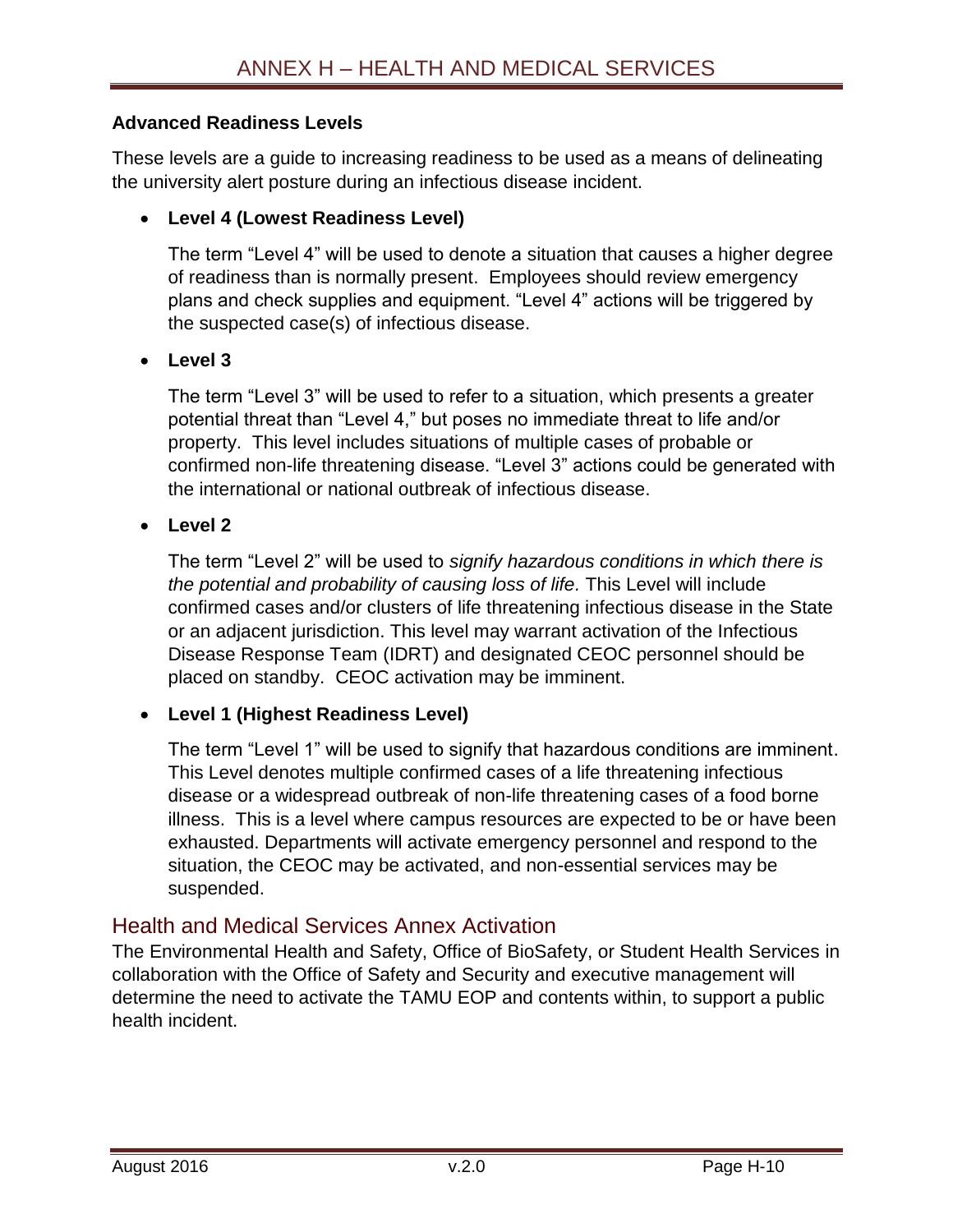## <span id="page-11-0"></span>Notification and Warning

The notification protocol for infectious diseases will, by necessity, vary from the emergency response notification process as described in the TAMU EOP, Annex A: Warning.

The IDRT will be a key point of contact working with other University Departments for internal communication and coordination for the University.

The IDRT with the support of Marketing and Communication will work closely with the Brazos County Health Department and the DSHS to address external communication and coordination. Early notification to local, state, and federal stakeholders during a potential health threat is desirable to expedite the recovery process.

## <span id="page-11-1"></span>Surveillance and Monitoring

#### **Case Definitions and Identification**

- Brazos County Health Department in collaboration with state public health officials will establish a case definition of the disease to be used to differentiate the disease in question. The IDRT and Student Health Services (SHS) staff will assist in identifying University student populations who have been affected.
- Tracking of status of confirmed cases: Student Health Services will provide support for surveillance and tracking efforts to identify the extent of the outbreak among students. Departments will report up their chain to report absenteeism rates to the IDRT, if directed by university administration.
- Laboratory reporting: Initial disease case reports from non-University laboratories, physicians or hospitals will be reported to Brazos County Health Department where the initial investigation will be coordinated. The Brazos County Health Department will communicate and coordinate with the University as needed.

## <span id="page-11-2"></span>Emergency Communications

All departments will maintain their existing equipment and procedures for communicating with their field units.

Telephones, cellular or landline, are the primary means of communications for contacting key emergency responder or departments. See TAMU EOP Annex B, Communications for more information.

## <span id="page-11-3"></span>Emergency Public Information

Timely warnings of outbreak or exposure conditions are essential to preserve the health and safety and security of the University community and critical to an effective response and recovery. For detailed information about emergency public information, see TAMU EOP, Annex I, Public Information.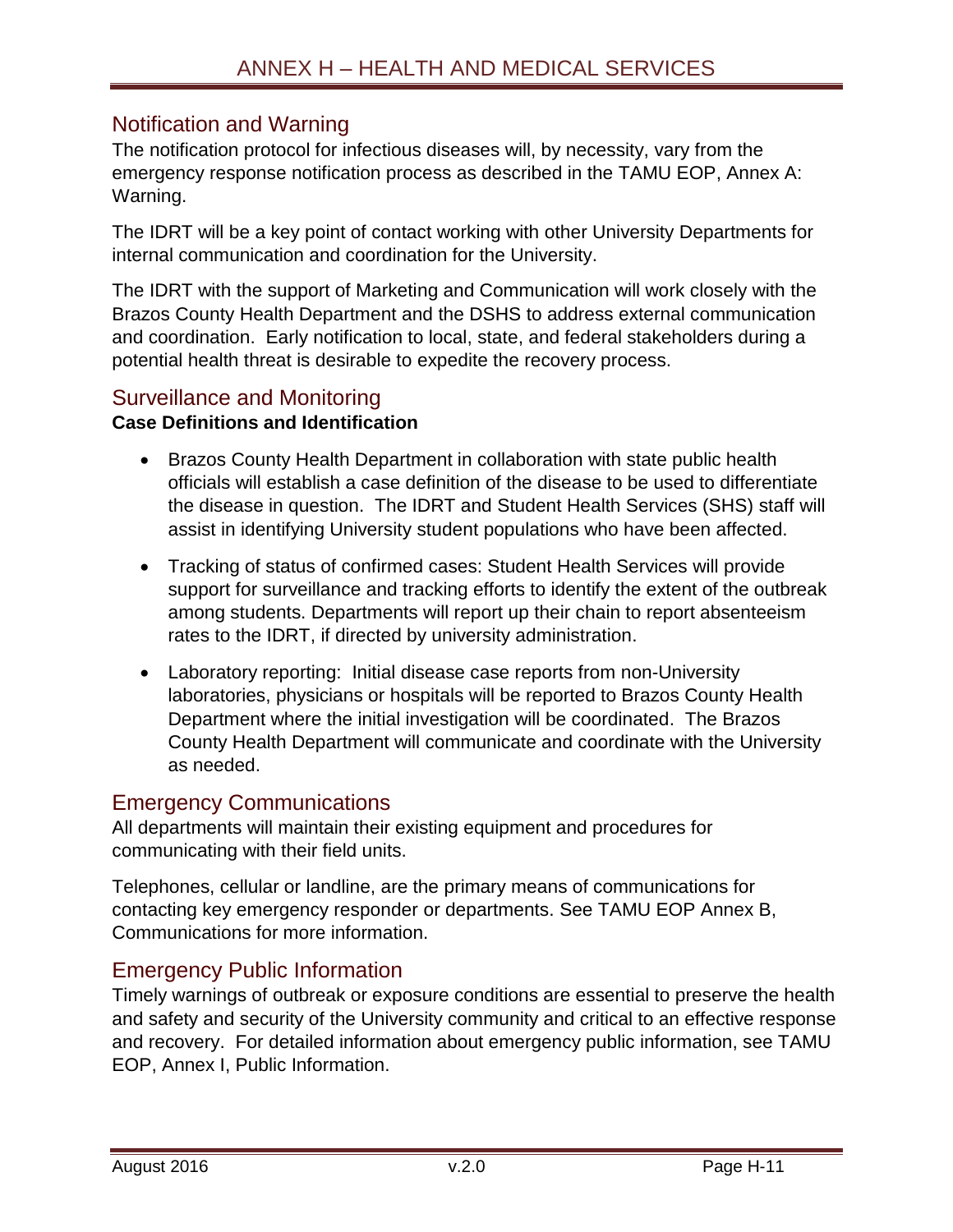## <span id="page-12-0"></span>Non-Emergency External Communications

Generally, the Division of Marketing and Communications will work closely with University Offices to determine the appropriate target audience, communication materials and marketing strategy, and stakeholder collaboration and coordination.

## <span id="page-12-1"></span>**ORGANIZATION AND ASSIGNMENT OF RESPONSIBILITIES**

## <span id="page-12-2"></span>**Organization**

Upon implementation of the Health and Medical Services Annex, Texas A&M University departments and agencies will provide designated personnel as outlined in this annex. Response teams may be activated; team members may be relieved of all other duties, with the assigned emergency response duty becoming their primary responsibility during the incident.

The IDRT has the primary role for coordinating the University's response for all infectious disease incidents occurring on campus property. The Brazos County Health Department has regulatory authority and responsibility, and will investigate all suspected and confirmed infectious disease cases in coordination with SHS. The response may require the assistance of outside agencies or other emergency response organizations.

The TAMU EOP, Section III: Organization and Assignment of Responsibilities; along with the following specific guidelines will assist in staff duties during an infectious disease outbreak.

#### <span id="page-12-3"></span>University Position Roles and Expected Actions

Upon learning of an incident involving university facilities, students, faculty, staff, or events, the University Leadership will utilize the following position roles and expected actions as guidelines to implement:

- Infectious Disease Response Team (IDRT)
	- o In the event of a suspected infectious disease incident or a national/international level threat, Advanced Readiness Levels 2-4 will activate the IDRT. Examine current University policies, plans, procedures, and guidelines as they relate to the incident in question.
	- o Provide technical expertise to assist the University President and Assistant Vice President for Safety and Security in tailoring a coordinated response.
	- o Support the collaborative efforts and communication flow between the University, Brazos County Health Department, and the Department of State Health Services as the situation warrants.
	- o Ensure that information regarding a potential infectious disease case will flow through pre-existing lines of communication.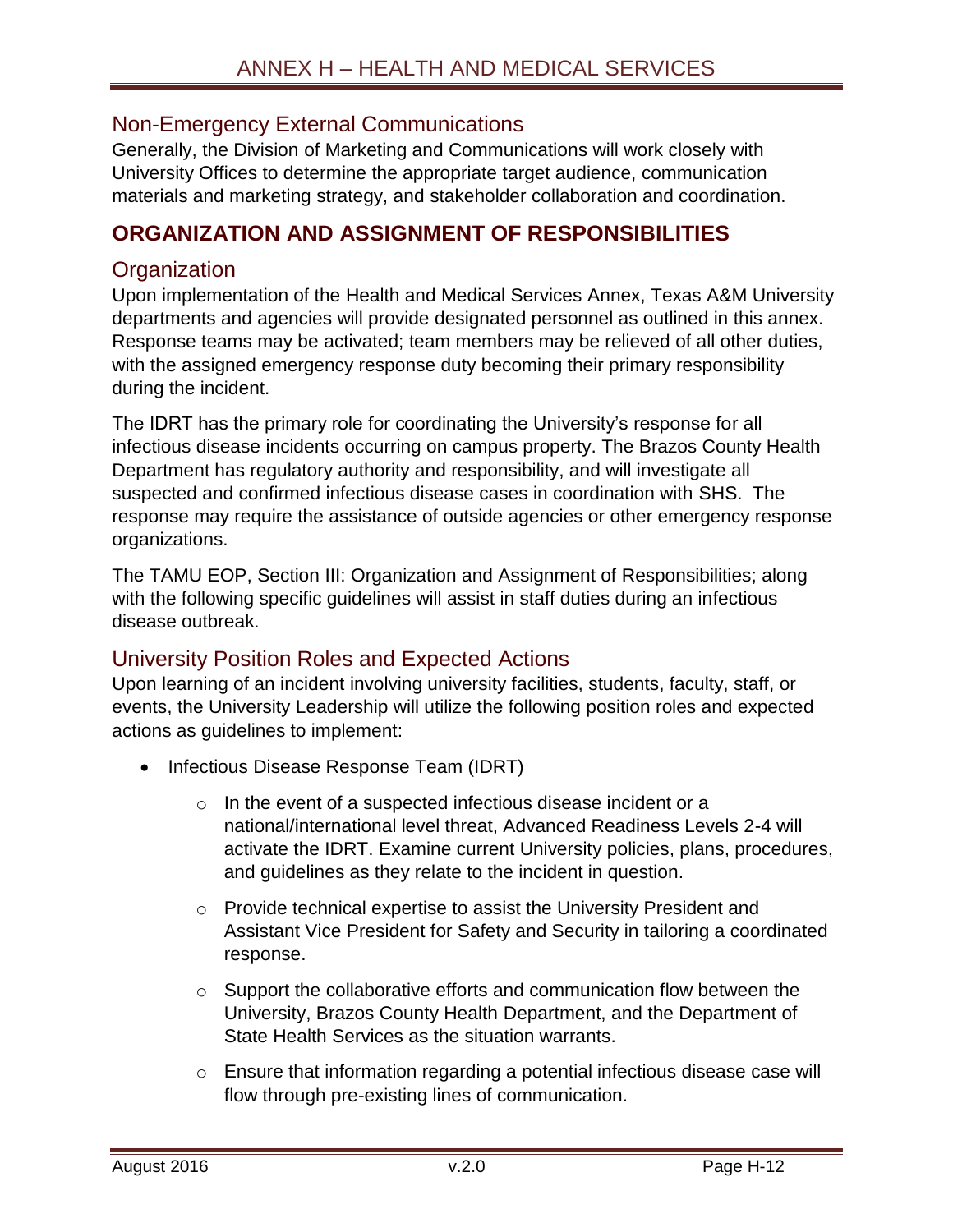- $\circ$  The IDRT is the University's primary coordinator for all external and internal communication and notification related to the outbreak, with guidance and support of Marketing and Communications.
- o A collective communication and coordinated effort will most likely occur to address the need to inform not only the University population, but the public as well, of important information or protective actions. Therefore, it is likely that a Joint Information System (JIS) will be utilized to coordinate information from the IDRT, Brazos County Department of Health, and other appropriate agencies or University Departments. Given the nature of the incident, state and federal agencies may decide to establish a Joint Information Center. (See TAMU EOP, Annex I, Public Information)
- o Additionally, the IDRT Departments may be called upon to support the operation with personal, department expertise, etc.
- Environmental Health and Safety
	- o Promptly investigate to determine nature of illness or exposure and simultaneously contact appropriate medical personnel for assistance. EHS will notify Student Health Services medical personnel and will coordinate actions and activities as necessary.
	- o Support the efforts of Brazos County Health Department, Texas Department of State Health Services, or IDRT as appropriate.
	- o Assist in the investigation of the situation if applicable.
	- $\circ$  If the CEOC is activated, report to the primary location unless notified otherwise.
- Office of Safety & Security
	- $\circ$  Support the activities of the IDRT.
	- o Support the efforts of the multi-agency health and medical planning group.
	- o If the CEOC is activated, the University Emergency Management Director (Assistant Vice President of Safety and Security) may report to the primary location, and assume the role as CEOC Manager, in support of the IDRT and other CEOC staff.
- Division of Marketing and Communications
	- o Activate the communication plan and collaborate with members of the IDRT and President.
	- o Support the efforts of Brazos County Health Department, Texas Department of State Health Services, or IDRT as appropriate.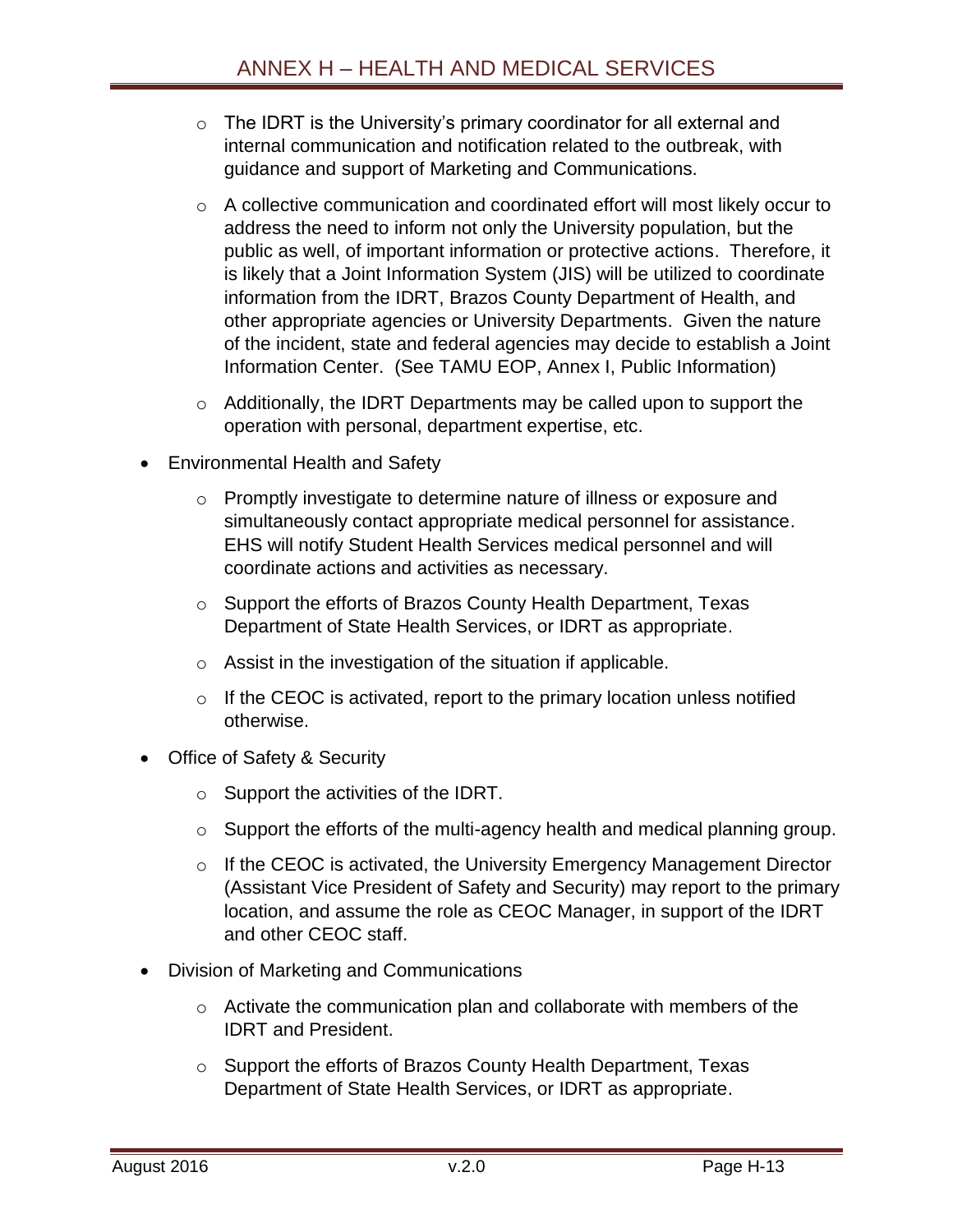- $\circ$  If the CEOC is activated, report to the primary location unless notified otherwise.
- University Police Department
	- o Investigate any incident that could involve criminal acts.
	- o Support the efforts of Brazos County Health Department, Texas Department of State Health Services, or IDRT as appropriate.
	- $\circ$  If the CEOC is activated, report to the primary location unless notified otherwise.
- Student Health Services
	- o Promptly contact EHS and coordinate activities accordingly.
	- o Adhere to reporting requirements of illnesses as required by the Department of State Health Services
	- $\circ$  Coordinate vaccination efforts for student population
	- o Provide accurate public education in coordination with Marketing & Communications
	- o Support the efforts of Brazos County Health Department, Texas Department of State Health Services, or IDRT as appropriate.
	- $\circ$  If the CEOC is activated, report to the primary location unless notified otherwise.
- Facilities Services (SSC Service Solutions)
	- o Facility decontamination as directed in accordance with health department or CDC guidance.
	- o Support the efforts of Brazos County Health Department, Texas Department of State Health Services, or IDRT as appropriate.
	- $\circ$  If the CEOC is activated, report to the primary location unless notified otherwise.
- Transportation Services
	- o Support the efforts of Brazos County Health Department, Texas Department of State Health Services, or IDRT as appropriate.
	- $\circ$  If the CEOC is activated, report to the primary location unless notified otherwise.
- Division of Human Resources and Organizational Effectiveness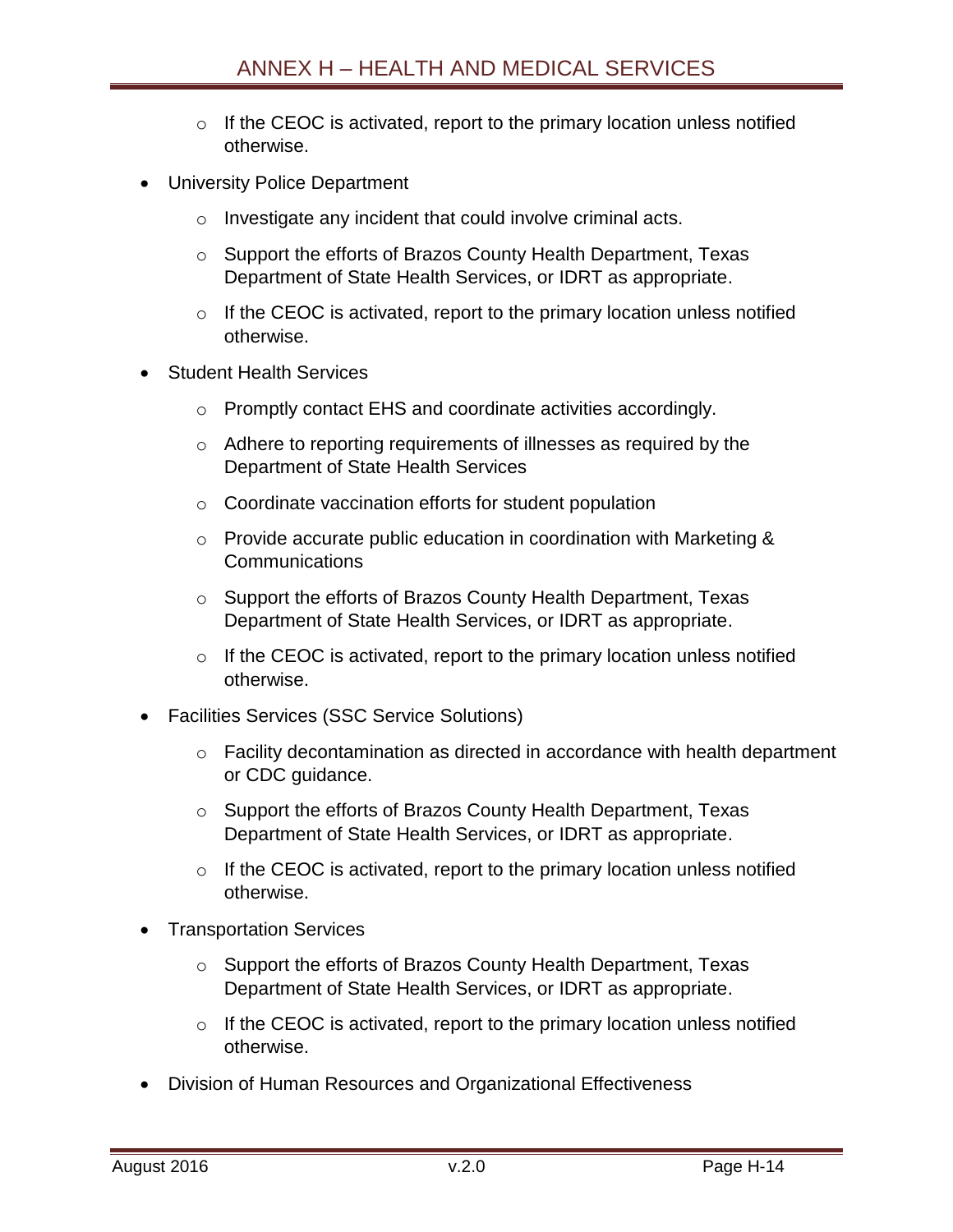- o Provide guidance for absenteeism and leave policies
- o Data collection of absenteeism information
- o Support the efforts of Brazos County Health Department, Texas Department of State Health Services, or IDRT as appropriate.
- $\circ$  If the CEOC is activated, report to the primary location unless notified otherwise.
- TAMU IT
	- o Support telecommuting
	- o Support the efforts of Brazos County Health Department, Texas Department of State Health Services, or IDRT as appropriate.
	- $\circ$  If the CEOC is activated, report to the primary location unless notified otherwise.
- University Dining (Chartwells)
	- o Support efforts for feeding of isolated / quarantined on-campus students.
	- o Support the efforts of Brazos County Health Department, Texas Department of State Health Services, or IDRT as appropriate.
	- $\circ$  If the CEOC is activated, report to the primary location unless notified otherwise.
- Division of Student Affairs
	- o Advise on planning to include student activities and events.
	- o Support the efforts of Brazos County Health Department, Texas Department of State Health Services, or IDRT as appropriate.
	- $\circ$  If the CEOC is activated, report to the primary location unless notified otherwise.

## <span id="page-15-0"></span>**DIRECTION, CONTROL, AND COORDINATION**

Local, regional, or state public health agencies most often have the professionals and expertise to conduct an appropriate investigation. The University will support the health and medical community's operational priorities that include:

- Maintain the health and well-being of the campus community while communicating with local health authorities
- Protect the campus from outbreaks of disease that occur in the community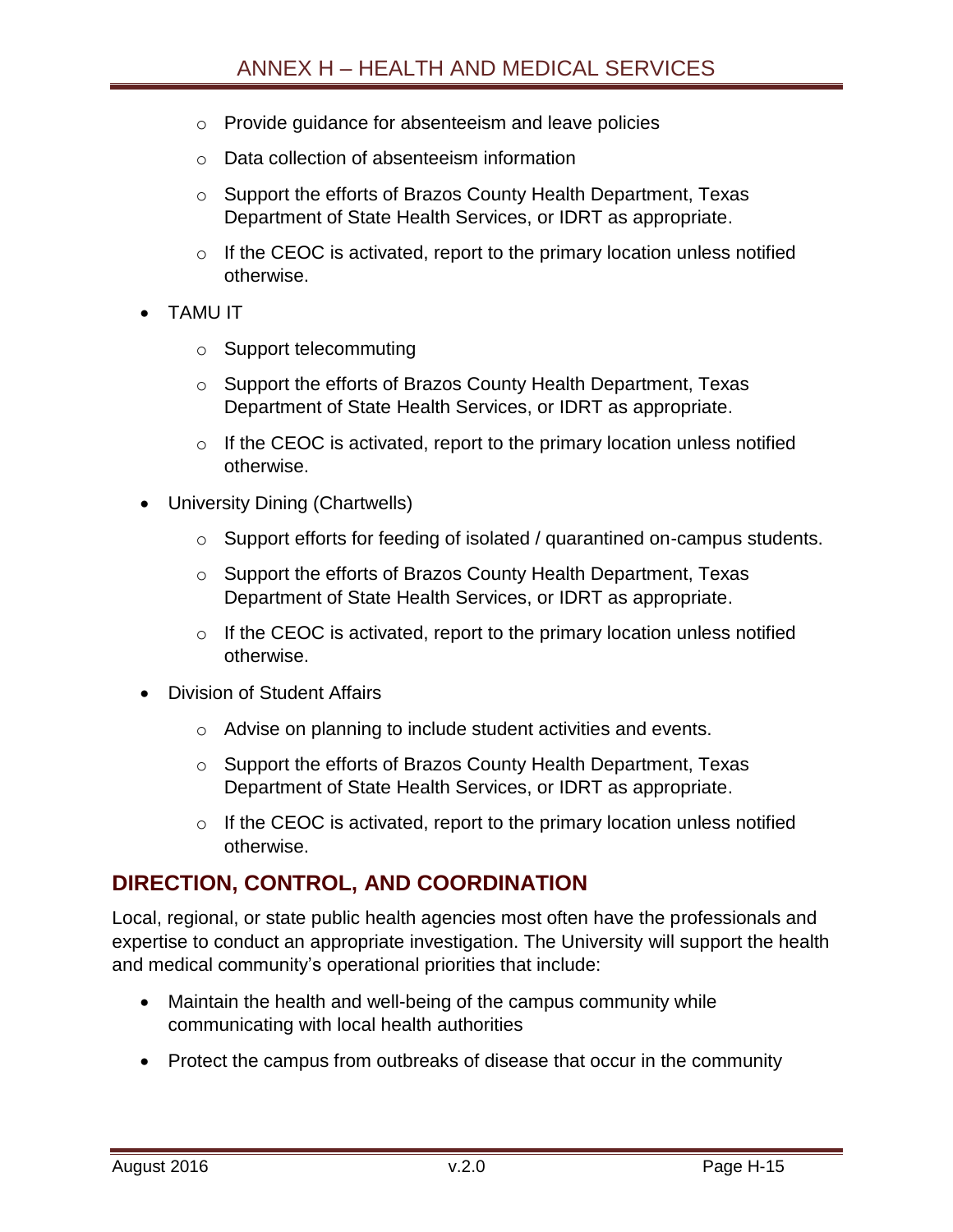- Allocate appropriate University resources to support the surveillance, investigation and intervention necessary to control the outbreak
- Maintain business continuity in University operations

General departmental actions are detailed in the appropriate sections of these guidelines; however, it is acknowledged that infectious disease or food borne incidents are unique occurrences, which require specific actions dependent upon the type, nature, and extent of the emergency. In this regard, this document is not all-inclusive, nor does it limit or restrict reasonable or prudent actions.

# <span id="page-16-0"></span>**ADMINISTRATION, FINANCE, AND LOGISTICS**

Refer to TAMU EOP, Section V: Administration, Finance, and Logistics

# <span id="page-16-1"></span>**ANNEX DEVELOPMENT AND MAINTENANCE**

The Health and Medical Services Annex utilizes existing program expertise and personnel to provide prevention, protection, mitigation, preparedness, response, and recovery efforts of post incident consequences.

The University's Office of Safety and Security shall oversee or coordinate annex maintenance as described in the TAMU EOP, Section VI: Plan Development and **Maintenance**